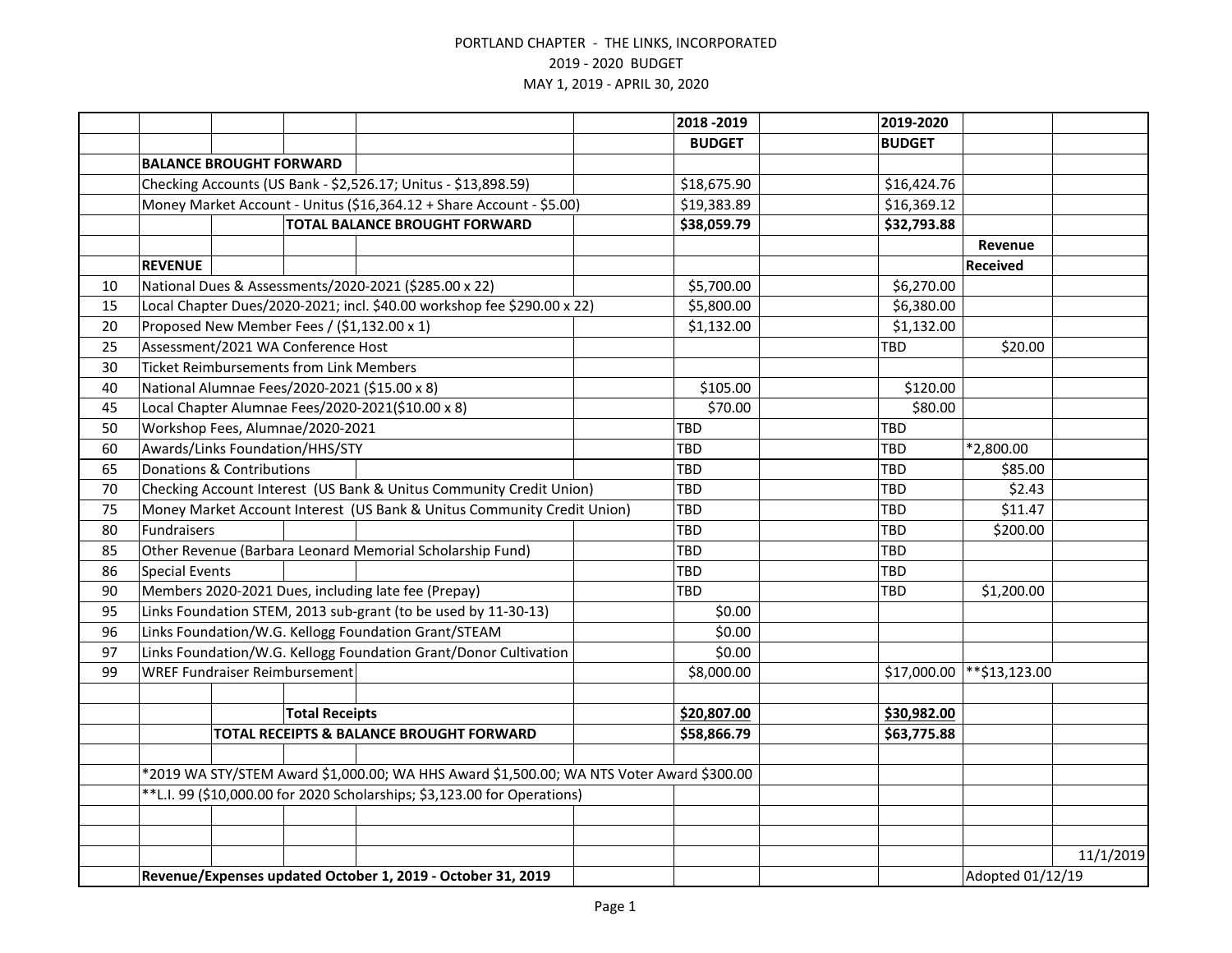|     | <b>EXPENSES</b>                            |  |                                                |                                                         | 2018-2019   | 2019-2020   |                  |                |
|-----|--------------------------------------------|--|------------------------------------------------|---------------------------------------------------------|-------------|-------------|------------------|----------------|
| 100 | <b>Dues &amp; Assessments</b>              |  |                                                |                                                         |             |             | <b>Spent YTD</b> | <b>Balance</b> |
| 110 |                                            |  |                                                | National Dues & Assessments/2020-2021 (\$195.00 x 22)   | \$3,900.00  | \$4,290.00  |                  |                |
| 120 |                                            |  |                                                | National Grant-in-Aid/2020-2021 (\$45.00 x 22)          | \$900.00    | \$990.00    |                  |                |
| 130 |                                            |  |                                                | Links Foundation Dues/2020-2021 (\$40.00 x 22)          | \$800.00    | \$880.00    |                  |                |
| 140 |                                            |  |                                                | New Member Fees/National, 2020 (\$742.00 x 1)           | \$742.00    | \$742.00    |                  |                |
| 150 |                                            |  |                                                | Western Area Conference or National Assembly, Delegate  | \$1,400.00  | \$2,500.00  | \$1,862.15       | \$637.85       |
| 160 |                                            |  |                                                | Western Area Conference or National Assembly, Alternate | \$1,000.00  | \$1,500.00  | \$1,500.00       | \$0.00         |
| 165 |                                            |  |                                                | Western Area Leadership Summit Representative           | \$500.00    | \$0.00      |                  |                |
| 170 | <b>National Bonding Insurance</b>          |  |                                                |                                                         | \$660.00    | \$500.00    | \$500.00         | \$0.00         |
| 175 |                                            |  |                                                | National Liability Insurance/2020-2021 (\$5.00 x 22)    | \$100.00    | \$110.00    |                  |                |
| 180 |                                            |  |                                                | National Alumnae Fees/2020-2021 (\$15.00 x 8)           | \$105.00    | \$120.00    |                  |                |
| 185 | National / Area Publications               |  |                                                |                                                         | \$200.00    | \$200.00    |                  |                |
|     |                                            |  |                                                | <b>Total Dues &amp; Assessments</b>                     | \$10,307.00 | \$11,832.00 |                  |                |
|     |                                            |  |                                                |                                                         |             |             |                  |                |
| 200 |                                            |  |                                                | Programs (Includes Postage, Copies, Printing)           |             |             |                  |                |
| 210 | <b>The Arts</b>                            |  |                                                |                                                         | \$1,650.00  | \$1,650.00  | \$400.00         | \$1,250.00     |
| 220 | Services to Youth                          |  |                                                |                                                         | \$3,000.00  | \$3,000.00  |                  |                |
| 225 | Save for Future Use                        |  |                                                |                                                         |             |             |                  |                |
| 230 | <b>National Trends &amp; Services</b>      |  |                                                |                                                         | \$700.00    | \$425.00    |                  |                |
| 235 | <b>Health &amp; Human Services</b>         |  |                                                |                                                         | \$600.00    | \$525.00    | \$75.50          | \$449.50       |
| 240 | <b>International Trends &amp; Services</b> |  |                                                |                                                         | \$800.00    | \$800.00    |                  |                |
| 245 |                                            |  |                                                | Health & Human Services (Balance \$300, NOBEL)          |             |             |                  |                |
| 250 |                                            |  | STY/STEM, 2013/Links Foundation/Restricted     |                                                         |             |             |                  |                |
| 260 | Annual Program Facet Report                |  |                                                |                                                         | \$25.00     | \$0.00      |                  |                |
|     | <b>Total Programs &amp; Projects</b>       |  | \$6,775.00                                     | \$6,400.00                                              |             |             |                  |                |
|     |                                            |  |                                                |                                                         |             |             |                  |                |
| 300 | <b>Charitable Contributions</b>            |  |                                                |                                                         |             |             |                  |                |
| 310 |                                            |  | Community Solicitations, Ads, Activities, etc. |                                                         | \$400.00    | \$400.00    |                  |                |
| 320 | <b>Other Charitable Contributions</b>      |  |                                                |                                                         | \$0.00      | \$0.00      |                  |                |
|     |                                            |  |                                                | <b>Total Charitable Contributions</b>                   | \$400.00    | \$400.00    |                  |                |
|     |                                            |  |                                                |                                                         |             |             |                  |                |
| 500 | <b>Organizational Memberships</b>          |  |                                                |                                                         |             |             |                  |                |
| 510 | <b>Local Organizational Memberships</b>    |  |                                                |                                                         | \$150.00    | \$0.00      |                  |                |
|     | <b>Total Organizational Memberships</b>    |  | \$150.00                                       | \$0.00                                                  |             |             |                  |                |
|     |                                            |  |                                                |                                                         |             |             |                  |                |
|     |                                            |  |                                                |                                                         |             |             |                  | 11/1/2019      |
|     |                                            |  |                                                |                                                         |             |             | Adopted 01/12/19 |                |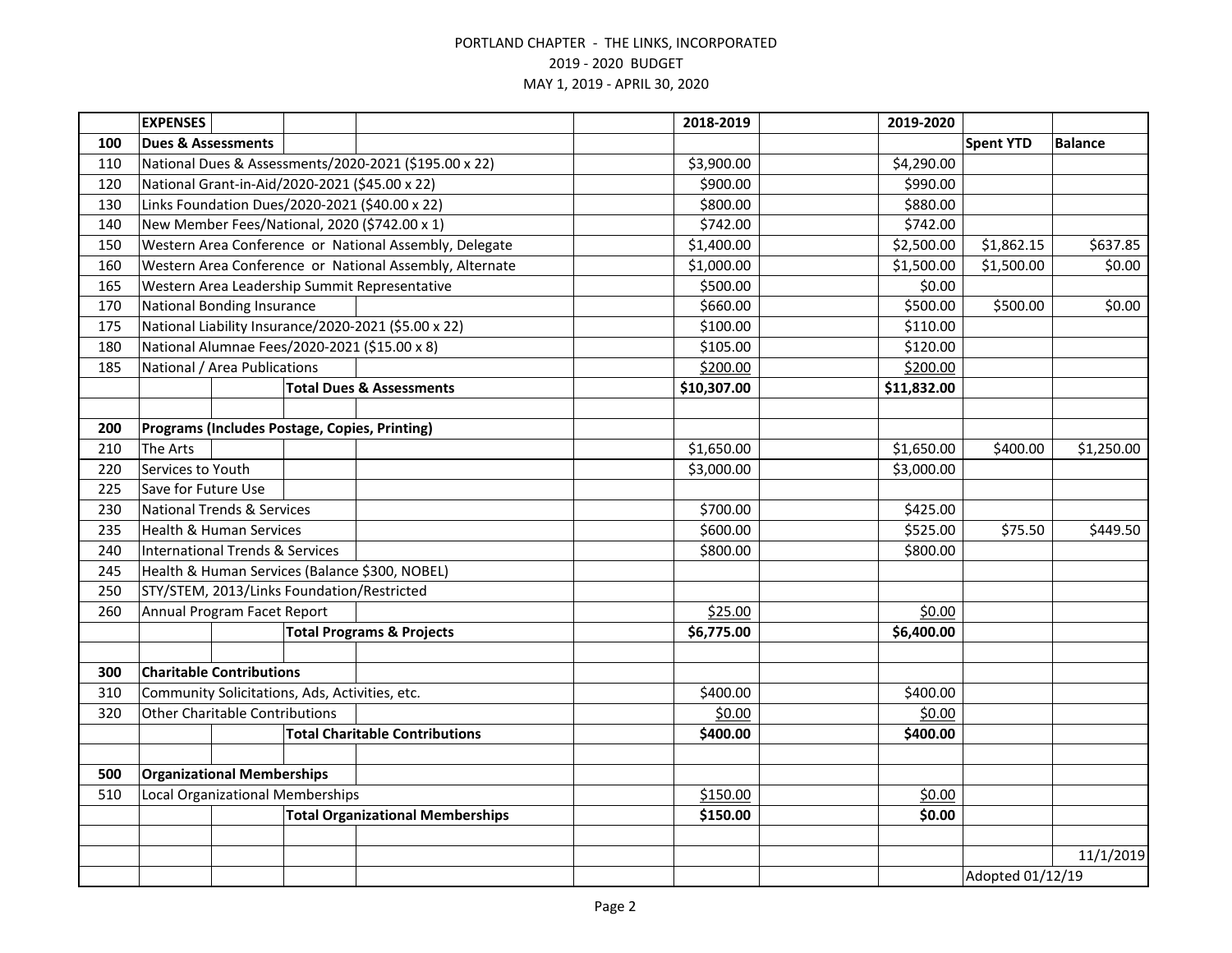|     | <b>EXPENSES</b>                    |  |                  |                                                                   | 2018-2019  | 2019-2020  |                  |                |
|-----|------------------------------------|--|------------------|-------------------------------------------------------------------|------------|------------|------------------|----------------|
| 600 |                                    |  |                  | Chapter Officers' Expenses (Includes Postage, Copies, Printing)   |            |            | <b>Spent YTD</b> | <b>Balance</b> |
| 610 | President                          |  |                  |                                                                   | \$150.00   | \$150.00   | \$81.90          | \$68.10        |
| 620 | <b>Vice President</b>              |  |                  |                                                                   | \$50.00    | \$50.00    |                  |                |
| 630 | <b>Recording Secretary</b>         |  |                  |                                                                   | \$150.00   | \$50.00    |                  |                |
| 640 | <b>Corresponding Secretary</b>     |  |                  |                                                                   | \$25.00    | \$125.00   |                  |                |
| 650 | <b>Financial Secretary</b>         |  |                  |                                                                   | \$100.00   | \$50.00    |                  |                |
| 660 | Treasurer                          |  |                  |                                                                   | \$125.00   | \$125.00   |                  |                |
| 670 | Historian / Archivist              |  |                  |                                                                   | \$700.00   | \$800.00   |                  |                |
| 680 | Journalist / Publicity Officer     |  |                  |                                                                   | \$200.00   | \$300.00   |                  |                |
| 690 | Protocol Officer                   |  |                  |                                                                   | \$200.00   | \$300.00   |                  |                |
| 695 | Parliamentarian                    |  |                  |                                                                   | \$25.00    | \$25.00    |                  |                |
|     |                                    |  |                  | <b>Total Chapter Officers' Expenses</b>                           | \$1,725.00 | \$1,975.00 |                  |                |
|     |                                    |  |                  |                                                                   |            |            |                  |                |
| 700 |                                    |  |                  | Chapter Committees' Expenses (Includes Postage, Copies, Printing) |            |            |                  |                |
| 710 | Courtesy                           |  |                  |                                                                   | \$400.00   | \$400.00   |                  |                |
| 720 | Membership                         |  |                  |                                                                   | \$800.00   | \$1,500.00 | \$74.00          | \$1,426.00     |
| 725 | New Member Orientation / Induction |  |                  |                                                                   | \$500.00   | \$1,000.00 | \$163.93         | \$836.07       |
| 730 | Yearbook                           |  |                  |                                                                   | \$100.00   | \$0.00     |                  |                |
| 735 | Committee Procedures Manual        |  |                  |                                                                   | \$25.00    | \$0.00     |                  |                |
| 740 | Scholarship (moved to L.I. 990)    |  |                  |                                                                   | \$400.00   | \$0.00     |                  |                |
| 750 | Founder's Day Observation          |  |                  |                                                                   | \$75.00    | \$100.00   |                  |                |
| 760 | Social                             |  |                  |                                                                   | \$325.00   | \$500.00   |                  |                |
| 770 | <b>Bylaws</b>                      |  |                  |                                                                   | \$50.00    | \$50.00    |                  |                |
| 775 | Audit/Internal                     |  |                  |                                                                   | \$50.00    | \$50.00    |                  |                |
| 780 | Fund Development / Grants          |  |                  |                                                                   | \$500.00   | \$0.00     |                  |                |
| 790 | Technology, Chapter                |  |                  |                                                                   | \$270.00   | \$475.00   | \$257.35         | \$217.65       |
| 795 | <b>Ethics</b>                      |  |                  |                                                                   | \$25.00    | \$25.00    |                  |                |
| 796 | <b>Strategic Planning</b>          |  |                  |                                                                   | \$50.00    | \$50.00    |                  |                |
|     |                                    |  |                  | <b>Total Chapter Committees' Expenses</b>                         | \$3,570.00 | \$4,150.00 |                  |                |
|     |                                    |  |                  |                                                                   |            |            |                  |                |
|     |                                    |  |                  |                                                                   |            |            |                  |                |
|     |                                    |  |                  |                                                                   |            |            |                  |                |
|     |                                    |  |                  |                                                                   |            |            |                  |                |
|     |                                    |  |                  |                                                                   |            |            |                  |                |
|     |                                    |  |                  |                                                                   |            |            |                  |                |
|     |                                    |  |                  |                                                                   |            |            |                  | 11/1/2019      |
|     |                                    |  | Adopted 01/12/19 |                                                                   |            |            |                  |                |